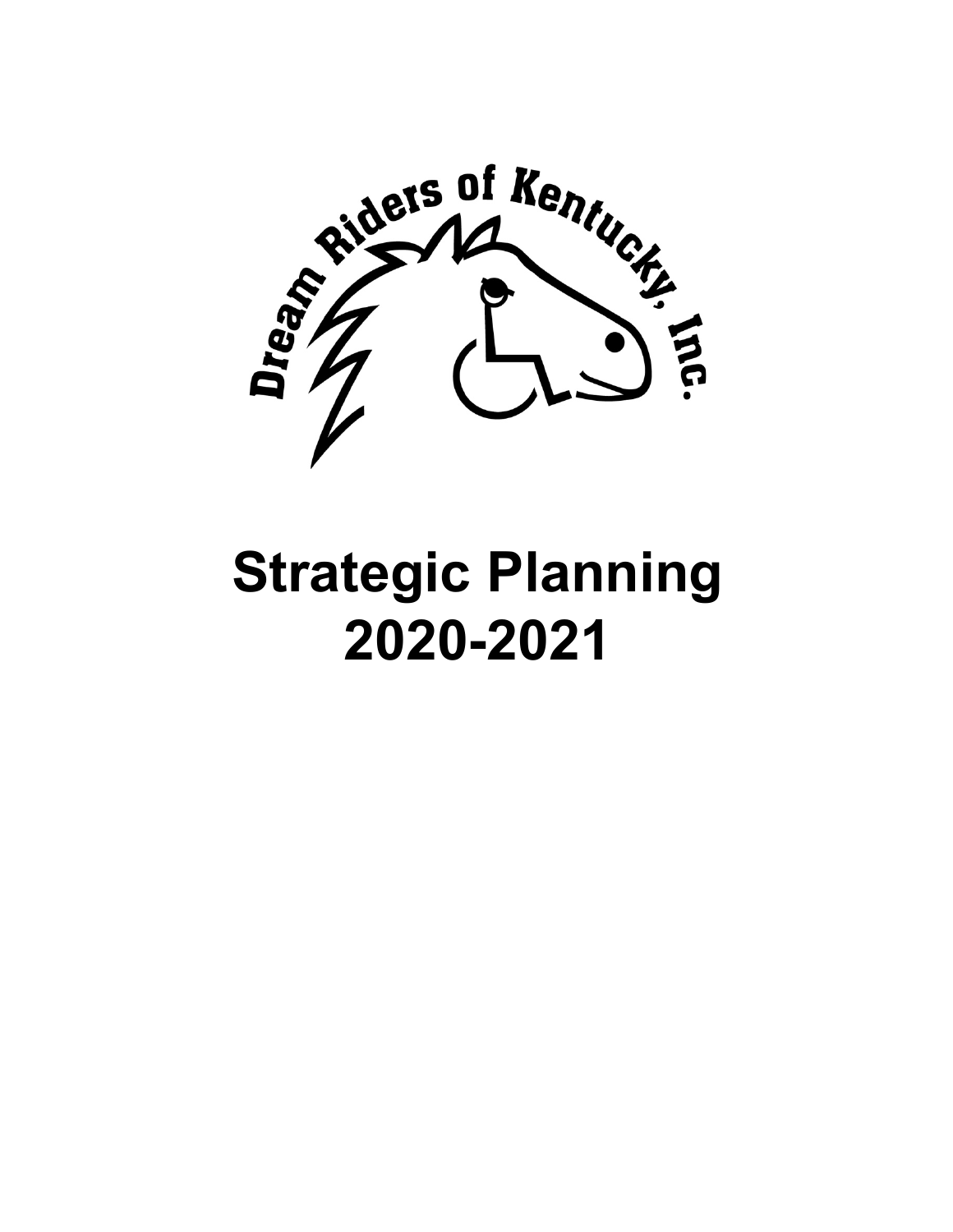#### **Dream Riders of Kentucky Inc. Executive Summary**

#### **History Narrative:**

Eighteen years ago, Dream Riders of Kentucky Inc. began with a shared dream by the founders Suzy Hidgon, Mike Clark, Nancee Woodward and Benny Clark to build a therapeutic riding center for people with special needs. Thank you for making the dream come true.

#### **Dream Riders of Kentucky Inc. Historic Milestones**

2003 Dream Riders of Kentucky was founded (became an official 501c3 non-profit) by dedicated volunteers (Suzy, Mike, Nancy, Benny,)

2014 Dream Riders moved to its present location to construct their purpose-built facility at 4705 Winkler Rd, Philpot, KY, 42366

2018 Staff structured: Executive Director, Instructor, Barn Manager + increased education, board development and financial stability

2019 Dream Riders became both a CHA and PATH Intl Member Center + increased rider services 2020 Hired a PATH Intl Master Instructor to expand services and become a PATH Intl Premier Accredited Center (Exciting times!)

#### **The Dream Riders Dream**

In 2003, both Mike Clark and Suzy Higdon had a dream to benefit the people with disabilities in our community using horses as a therapy tool.

*Mike's Dream:* "I was inspired by the life of my daughter Megan, who died at age 25, and left a legacy of helping people who were disadvantaged in some manner. I began to search for a way to serve our Special Needs population. Megan has a younger sister Erin, who has Down Syndrome, and the seed to serve her and others like her was planted. This seed became the nucleus of a plan that became Dream Riders."

*Suzy's Dream:* "I had owned and ridden horses for many years before my daughter Haley was born with Special Needs. As she grew, I noticed she was developing a bond with our horses. After some research, I discovered that there was an international association devoted to working with disabled individuals utilizing equine therapy. I had witnessed firsthand what riding horses had done for Haley and wanted to create a program here in Daviess County for those with similar needs."

When Mike and Suzy discovered they had similar dreams, the idea of creating Dream Riders was born. They began by inviting a few like-minded people (the same people who later became the Board of Directors) to develop a plan to create a 501C3 non-profit to serve those with disabilities in this and surrounding counties.

To say it was a humble beginning is an understatement. They began serving 10 children per week at various sites around the county. Those early days included borrowing horses and tack, as well as trailering horses to and from each session. Over the next 10 years, the client base grew to over 300 individuals. After much hard work by board members and volunteers, the dream to acquire a permanent home for Dream Riders was realized. A long-term lease and the building of a modern equestrian facility encompass the dreams of the past and positions the organization for growth in the future. With the hiring of trained and competent staff, the door is open to serve populations including Veterans, First Responders, Nursing Home Residents and those dealing with mental health issues.

#### **Facilities Description**

Dream Riders' physical address is at 4705 Winkler Road, Philpot, KY, 42366 in Daviess County. Dream Riders is situated on 17 beautiful acres with a permanent purpose-built therapeutic riding facility, climate-controlled classroom, indoor arena, and pastures with run shelters. Large facility improvements include a safe mounting system & effective tack room with appropriate equipment.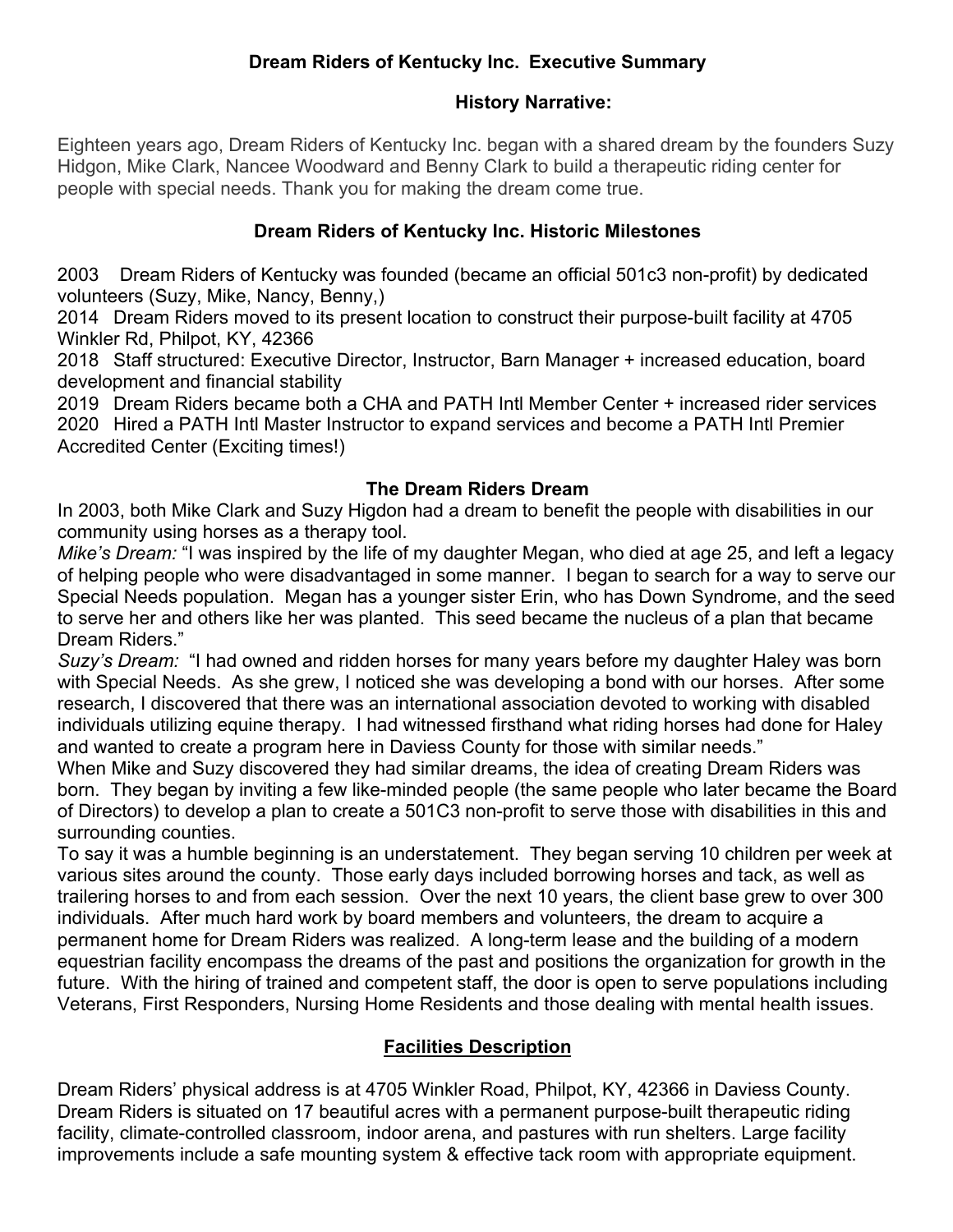## *1. Program Summary*

Dream Riders of Kentucky Inc. is a 501(c)3 non-profit organization located in Philpot, Kentucky that provides therapeutic horseback riding services to persons over the age of four with physical, developmental, cognitive, emotional, and behavioural challenges.

#### **Overview of Equine Assisted Activities and Therapies**

Through the broad spectrum of carefully planned equine assisted activities and therapies, individuals of all ages experience physical, cognitive, social and emotional life enhancing benefits. Equine assisted activities include therapeutic riding and horsemanship, interactive vaulting, equine assisted learning, and therapeutic driving. All activities are conducted by a PATH Intl. Certified Instructor in the field of their expertise. Equine Therapies are provided with a licensed therapy professional partnering with a PATH Intl. certified professional related to the therapy being provided.

#### **Services presently offered:**

#### **Therapeutic Riding and Horsemanship**

Therapeutic Riding and Horsemanship are activities that include ground and/or mounted experiences. These carefully planned activities are designed for the purpose of contributing positively to the cognitive, physical, emotional and appropriate social behaviors of individuals with special needs.

#### **Equine Assisted Learning**

Equine Assisted Learning provides experiential learning opportunities by incorporating horses in the lessons with the goal of developing life and soft skills. The life skills can be related to academic achievement, appropriate behaviors, personal growth, social interaction and team building. Core values that impact appropriate behaviors such as attentiveness and awareness, resilience and teamwork, communicating effectively, cooperation, making good choices, commitment, respect, empathy for others, kindness, and critical thinking. Each lesson is incorporated into themed equine partnered activities which may be either on the ground or mounted.

#### **Presently, Dream Riders of Kentucky Inc. has two PATH Intl Certified Staff**

- 1) (1) PATH Intl Master/CTRI Instructor in therapeutic riding (1) PATH Intl Registered/CTRI **Instructor**
- 2) (2) Equine Specialists in Mental Health and Learning (ESMHL)
- 3) (1) PATH Intl Certified Therapeutic Carriage Driving Instructor
- 4) (1) PATH Intl Certified Interactive Vaulting Instructor
- 5) (1) PATH Intl Accreditation Site Visitor
- 6) (4) Instructors in Training for PATH Intl therapeutic riding certification

#### **Additional program capabilities based on present resources:**

#### **Therapeutic Driving**

Therapeutic Driving is a unique equine activity designed to help people with physical, cognitive, emotional and/or social challenges to address their personal life skills. This program provides participants with the opportunity to groom, harness, hitch and drive. All lessons are conducted with a trained volunteer and a PATH Intl. Certified Driving Instructor. Therapeutic driving provides another unique connection with the horse both on the ground and in the carriage.

#### **Interactive Vaulting**

Interactive vaulting is a therapeutic equine activity in which the participants perform movements on and around the horse as a team. Interactive vaulting fosters teamwork, independence, respect, empathy; builds confidence and encourages positive social interaction in a fun, safe environment with their partner the horse.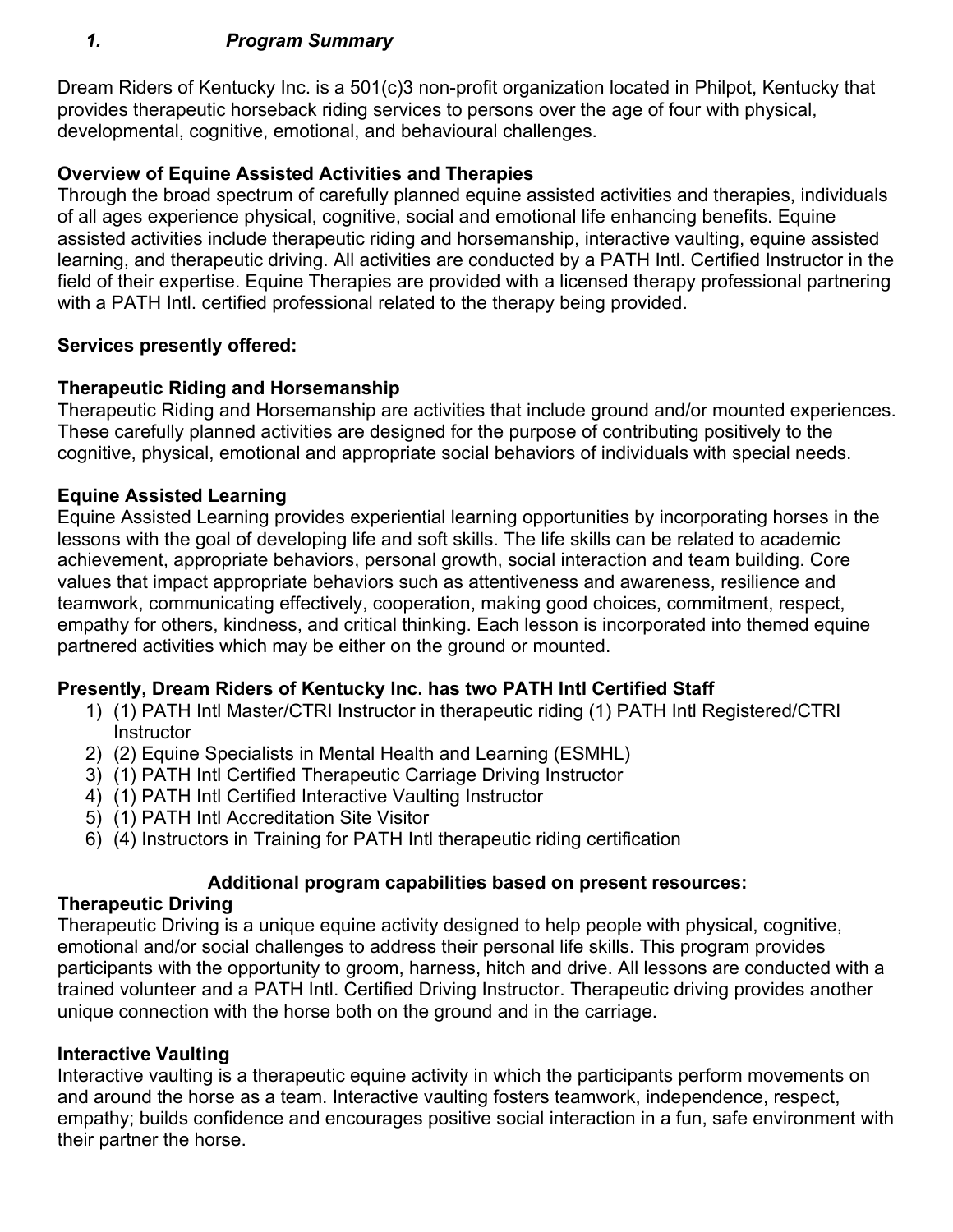#### **Statistical Analysis of Services**

#### **a) Services provided: days of riding**

Total number of annual participants grown from 18 in 2019 to 57 320% increase Total number of lessons provided annually 1,128 (scholarship + school + individuals) T.R. Classes offered: Tuesday pm, Wednesday am + pm, Thursday am + pm, Saturday am Participant # per semester:  $2019 = 18$  Spring  $2020 = 38$  Summer = 46 Fall = 57 Participant hours of service in 2020 = 1,128 hrs. (even with COVID-19) School group participants: new program developing

Revenue generated from participants: 2019 \$2,700 per semester 2020 \$8,550 per semester Scholarship expense: \$300 to date Scholarship fund: \$1200

- **b) Total Horses – 11**
	- 2020 = 4 horses retired due to unsoundness or inappropriate behaviours 2020 = Total herd 11
	- 2020 = 2 horses on loan from Renew Therapeutic Riding Center (Silk and Nobie)
	- 2020 = 2 horses on loan from Cumberland Plateau, Tennessee
	- 2020 = Plans to retire Kentucky and Celebrate his life

2021 = Bring in 3 new horses who are already assessed for trial period

#### **c) Staff:**

2 Full time: a) Program Director (doing most of the executive director duties) b) Stable Manager/Instructor/Assistant to Program Director

#### **d) Board members** - 12

12 board members

Program Committee – Dr. Wills, Suzy Higdon, Kerry Paape, Hannah Rogers, Nancy Woodward

Executive Committee – Chair Dr. Wills, Vice Chair Suzy Higdon, Treasurer Johnna Webb, Secretary Molly Gross

## **e) Volunteers**

87% retention January 7 to Dec 16 = 8,526 hours  $@$  \$25.43 = \$216,816.18 (volunteer manpower savings) Present active volunteers: 56

## **Mission, Tag Line, and Vision Analysis**

## *Current Dream Riders mission: (adopted as written, reflective of services provided)*

To provide individuals with physical, cognitive, social and/or emotional needs an opportunity to experience the joy of riding and therapeutic value of horses.

## *Dream Riders of Kentucky Tag Line:*

Presently using: Changing Lives One Stride at a Time? (Suggest adding the word dream) *Tag line: Making Dreams Come True One Stride at a Time*

## *Dream Riders of Kentucky Inc. Vision:*

To serve the health and educational needs of Daviess County and surrounding area with valuable, professional equine related activities and therapies.

To be a PATH Intl accredited center, and partner with other organizations and individuals who provide best practices and measurable outcomes for all we serve.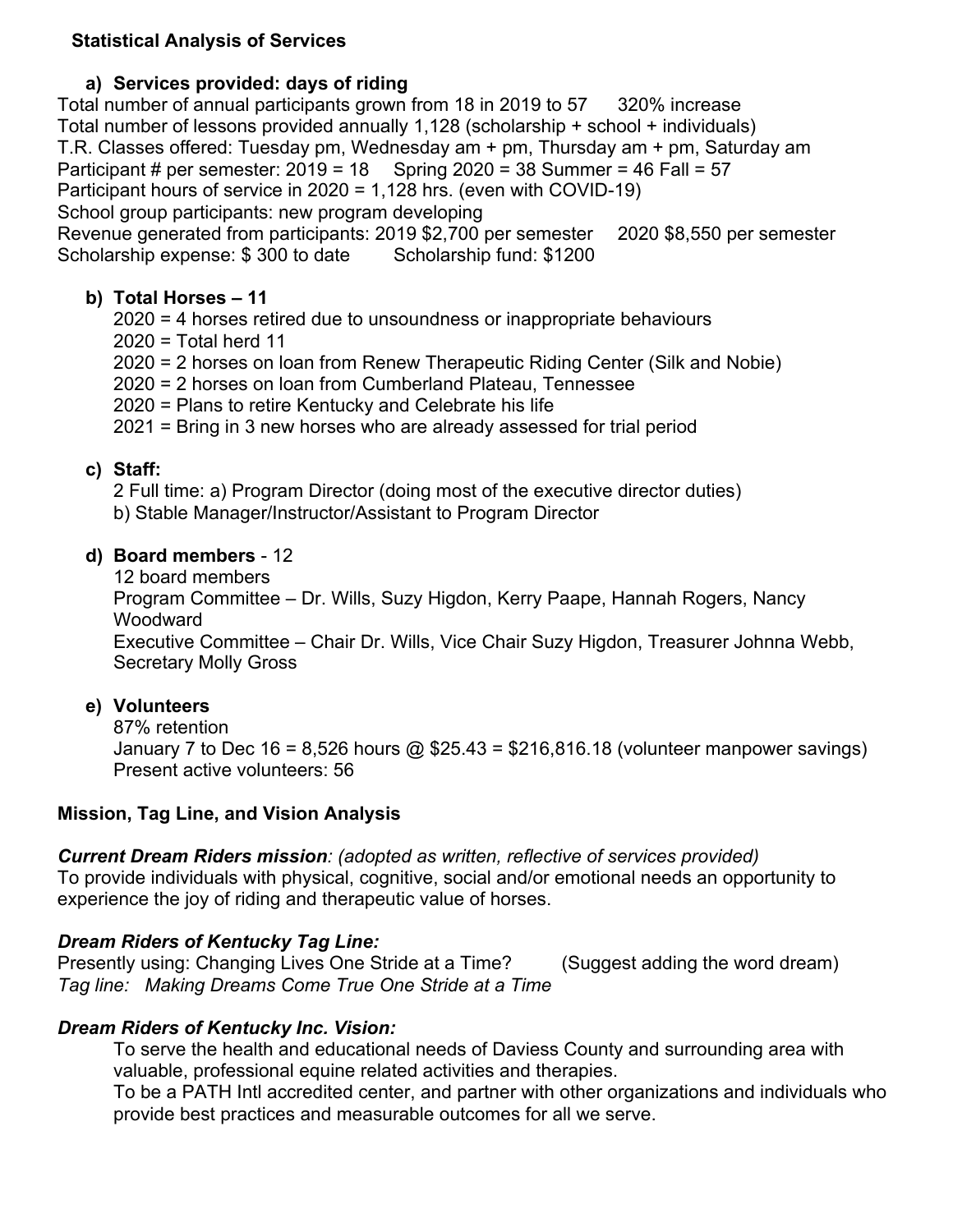## **Strategic Plan Worksheet**

## **Organizational Mission + Vision (What is Dream Riders of Kentucky Inc.)**

To provide individuals with physical, cognitive, social and/or emotional needs an opportunity to experience the joy of riding and therapeutic value of horses.

| Does the Mission represent the<br>organization?                                                      | <b>Supportive information for Strategic Planning</b>                                                                                           |
|------------------------------------------------------------------------------------------------------|------------------------------------------------------------------------------------------------------------------------------------------------|
| Participants and purpose of mission:<br>Provision of Equine Activities and<br><b>Therapies</b>       | Physical, Cognitive, Social, Emotion benefits to<br>individuals with special needs.                                                            |
| <b>Present EAA programs:</b><br>Therapeutic riding<br>Horsemanship<br>Equine Assisted Learning (EAL) | <b>Potential additional programs: (EAAT)</b><br>Mental health (EFP, EAL)<br><b>Interactive Vaulting</b><br><b>Therapeutic Carriage Driving</b> |

## **Dream Riders of Kentucky Inc. Values are the culture of our organization**

**Suggested values:** Professional + Quality + Innovation + Transparency + Good stewardship + Integrity + Service + Community of Inclusion + Opportunity + Enrichment + Compassion + Kindness

#### **Professionalism + Quality + Innovation**

- PATH Intl Accredited Centre + Implementing best practices of the industry
- PATH Intl. Certified Instructors to ensure quality of instruction and safety
- Innovative programming, events, and solutions to meet participant needs
- Board members and volunteers are collectively qualified and dedicated to the mission

## **Transparency + Integrity**

- Will understand the responsibilities in providing financial information to the public if asked. This information, including our 990, will be posted and available to the public.
- Actions and updates of the organization will be shared in a monthly newsletter

## **Good Stewardship + Service**

- Board governance and active participation in fundraising
- Reliance on and appreciation of volunteered service to our programs

#### **Community of Inclusion + Opportunity + Enrichment**

- Provide a welcoming, inclusive community with opportunities for enrichment for everyone
- Encouraging participants, their families and volunteers to reach their potential through opportunities provided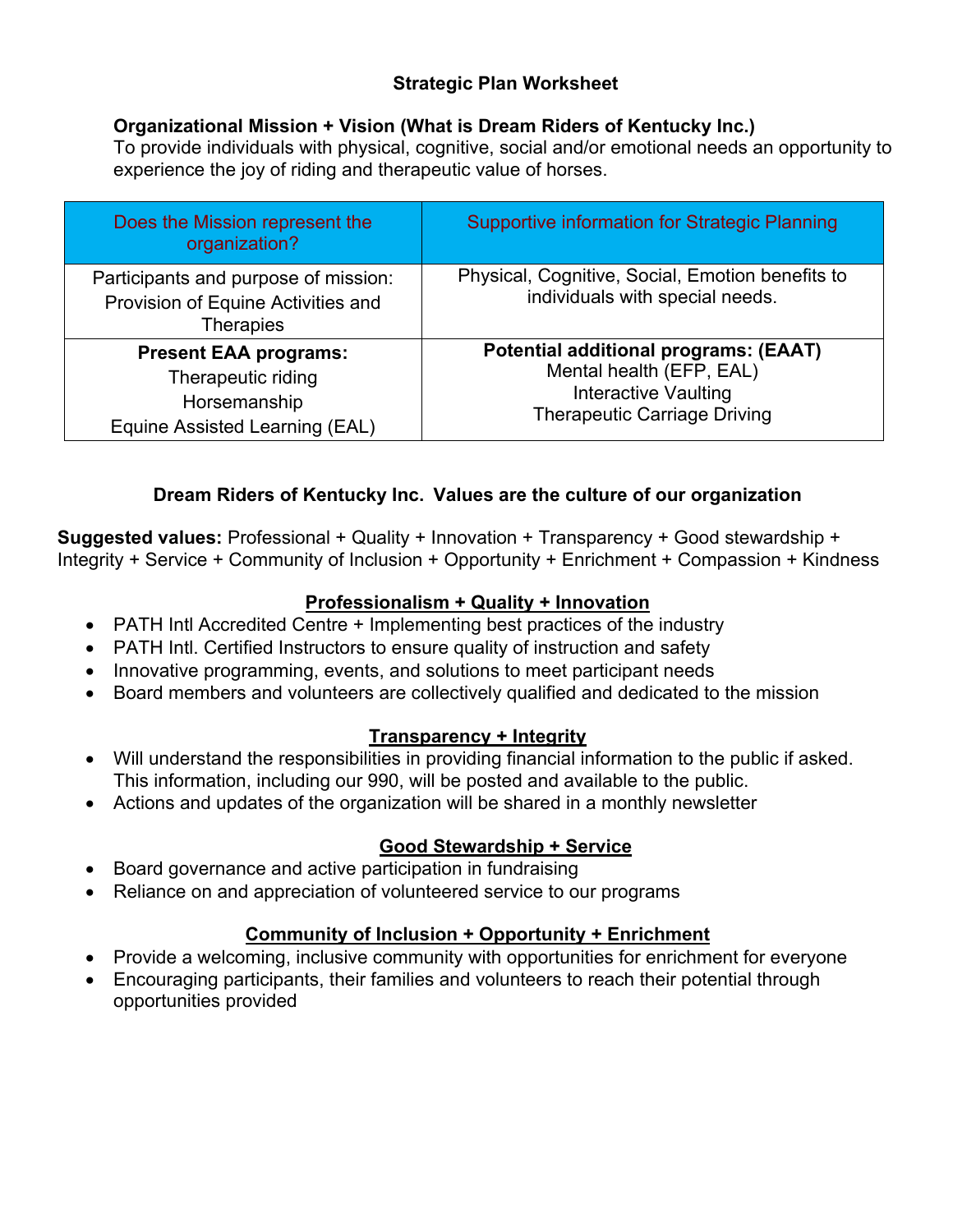| Facts and S.W.O.T Summary           | <b>Supportive Information for Strategic Plan</b>                                         |
|-------------------------------------|------------------------------------------------------------------------------------------|
| Need for growth & sustainability    | <b>Owensboro Community Health Needs</b>                                                  |
| 3rd party community assessment      | <b>Assessment Results 2018-2021</b>                                                      |
|                                     | Daviess County needs programs to address the                                             |
| <b>Owensboro Community Health</b>   | following, ranked in priority:                                                           |
| <b>Assessment Results 2018-2021</b> | #1 Heathy behaviors - poor eating habits, access to                                      |
|                                     | healthy foods, lack of exercise<br>#2 Obesity and obesity related diseases               |
|                                     | #3 Mental health including: depression, counselling                                      |
|                                     | and testing for mental health disorders                                                  |
|                                     | #4 Substance abuse including: prescription, illegal                                      |
|                                     | and illicit substances                                                                   |
|                                     | #5 Tobacco use and smoking                                                               |
| Economic objectives                 | Longevity and sustainability                                                             |
|                                     | Budget development based on actuals of previous                                          |
|                                     | year, while aligning with the strategic plan and needs                                   |
|                                     | Grow an endowment                                                                        |
|                                     | No rider will ever be turned away due to lack of funds                                   |
| Dream Riders of Kentucky Strengths  | Longevity since 2003 (18 years)                                                          |
|                                     | 320% Increase in participants<br>57 participants                                         |
|                                     | Dedicated board, staff & volunteers                                                      |
|                                     | <b>PATH Intl Certified Instructors</b>                                                   |
|                                     | Excellent location with long-term lease (30 years)                                       |
|                                     | Established facility including barn, arena(s), pastures                                  |
|                                     | Collaborative, supportive generous partners in                                           |
|                                     | community                                                                                |
|                                     | Communication capabilities: phone + internet                                             |
|                                     | Impact 100 grant awarded in 2020                                                         |
|                                     | Sandy's qualifications/certifications/experience<br>Board development & education needed |
| Dream Riders of Kentucky Inc.       | Need for a succession plan                                                               |
| Weakness                            | Present herd needs further training                                                      |
|                                     | Small volunteer core carrying the load                                                   |
|                                     | Need to expand electronic outreach                                                       |
|                                     | Need to expand donor base                                                                |
|                                     | Need a functional office to be effective                                                 |
|                                     | Limited virtual capabilities (education and programs)                                    |
| Dream Riders of Kentucky            | Provide the community with much-needed services                                          |
| Opportunities                       | Staff development                                                                        |
|                                     | Increase diversity of programing<br>Increased educational partnerships & internships     |
|                                     | Increase scholarship opportunities                                                       |
|                                     | Increase funding through community partnerships                                          |
|                                     | <b>PATH Intl Premier Accredited Center</b>                                               |
|                                     | Create a succession plan for board and staff                                             |
| Dream Riders of Kentucky Threats    | Staff and volunteer retention                                                            |
|                                     | COVID-19 uncertainty                                                                     |
|                                     | <b>Weather conditions</b>                                                                |
|                                     | Aging herd                                                                               |
|                                     | Lack of funding for expansion                                                            |
|                                     | Financial dependency on small pool of donors                                             |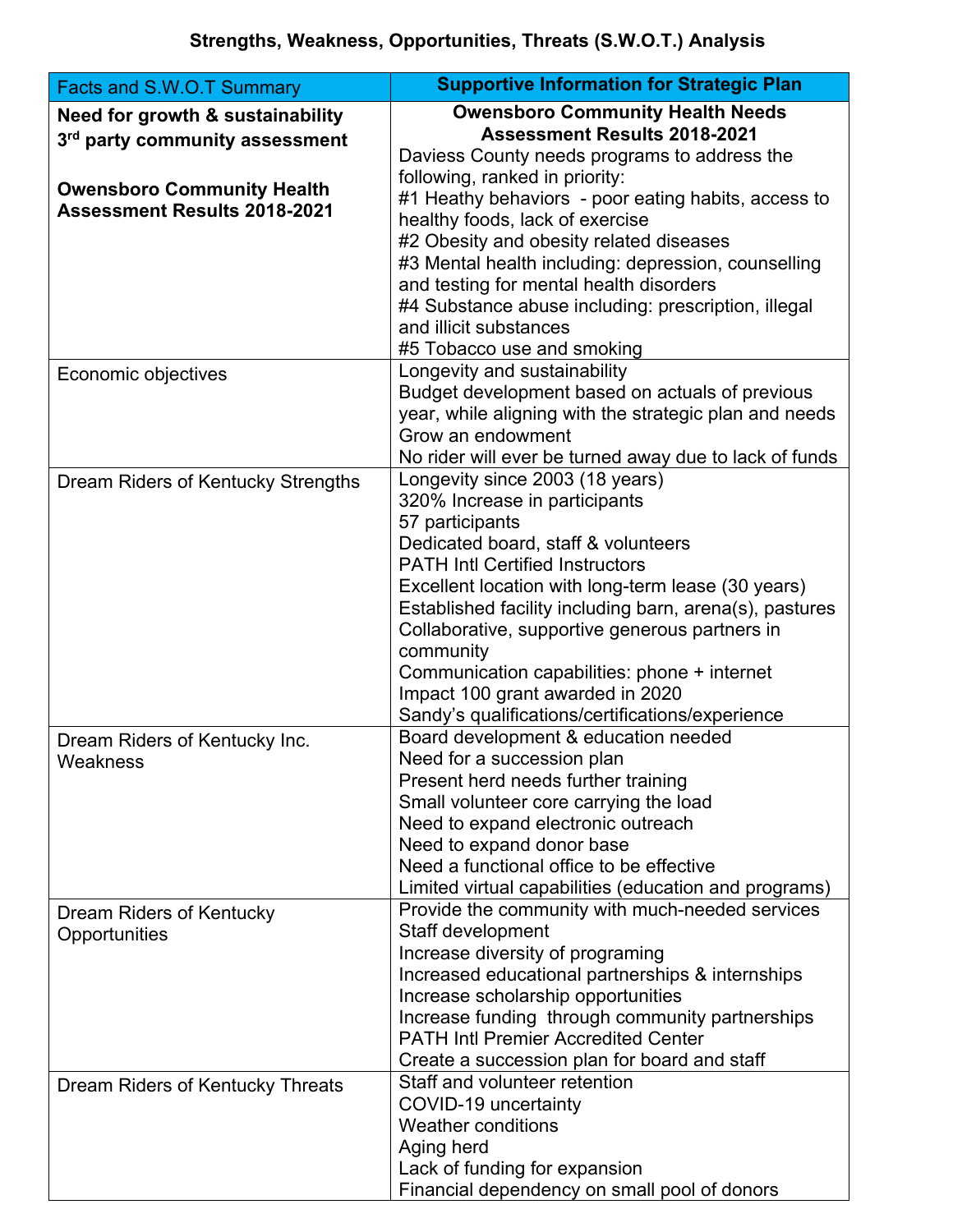# **Suggested Goals (2020 –2021) 1-year plan**

#### **Goal 1: Update mission, vision statements and include values**

- Objective1: Review mission and vision discuss validity for present program Nov. 1, 2020
- Objective 3: Board vote on mission and vision December 7, 2020
- Objective 4: Discuss, agree and vote on organization values. December 7, 2020
- Objective 5: Board vote on Dream Riders Core Values December 7, 2020
- Objective 6: Board vote on Dream Riders Tag Line December 7, 2020
- Objective 3: Send mission to IRS with the annual 990

## **Goal 2: Board development**

- Objective 1: Develop working committees with job descriptions
- Objective 2: Update board job descriptions completed and voted upon
- Objective 3: Develop new board member orientation and training
- Objective 4: Board manual updated and voted upon
- Objective 5: Search and cultivate new board members
- Objective 6: Vote in new board members
- Objective 7: Develop board succession plan

## **Goal 3: Volunteers strategic plan (retention, recruitment, training plan)**

- Objective 1: Expand recruitment methods
	- a) Expansion of Social media outreach, Facebook, Instagram
	- b) Update all information with volunteer organizations in Daviess County
	- c) Book speaking/zoom engagements to include at least 5 organizations for 2021
- Objective 2: Expand methods of recruiting, training, and retaining volunteers

## **Goal 4: Expansion of programs at present facility**

- Objective 1: Add Equine Facilitated Mental Health Program (E.F.P + E.A.L)
- Objective 2: Add Interactive Vaulting Pilot Project
- Objective 3: Add Therapeutic Driving Pilot Project

## **Goal 5 Herd development (Capacity of 120)**

- Objective 1 a) Assess all horses, hours, weight limits, soundness, tack fit
	- b) Update all horses individual written training plans
	- c) Develop a schooling team with each horse having their own assigned volunteer
	- d) All horses must be capable of carrying capacity based on 20% of their weight

## **Goal 6 Financial stability**

#### Objective 1: Expand donor base 20%

- a) All board members bring 5 new contact and their information
- b) Distribute the mailing list to board members and staff, identify known contacts, and obtain email addresses and phone numbers
- c) Develop a virtual fundraiser (Giving Tuesday)
- d) Contact all donors with an educational update 2x a year
- e) Update donors contact information to include email, phone and address
- Objective 2: Increased grant writing opportunities (5 new grant opportunities)
	- a) Identify 10 new possible grant opportunities that align with Dream Riders mission
	- b) Cultivate 5 new grantor relationships with an invitation to apply
	- c) Apply to 5 new additional grants by
- Objective 3: a) Increase revenue through programming that generates services
- Objective 4: a) Increase members of the fundraising committee